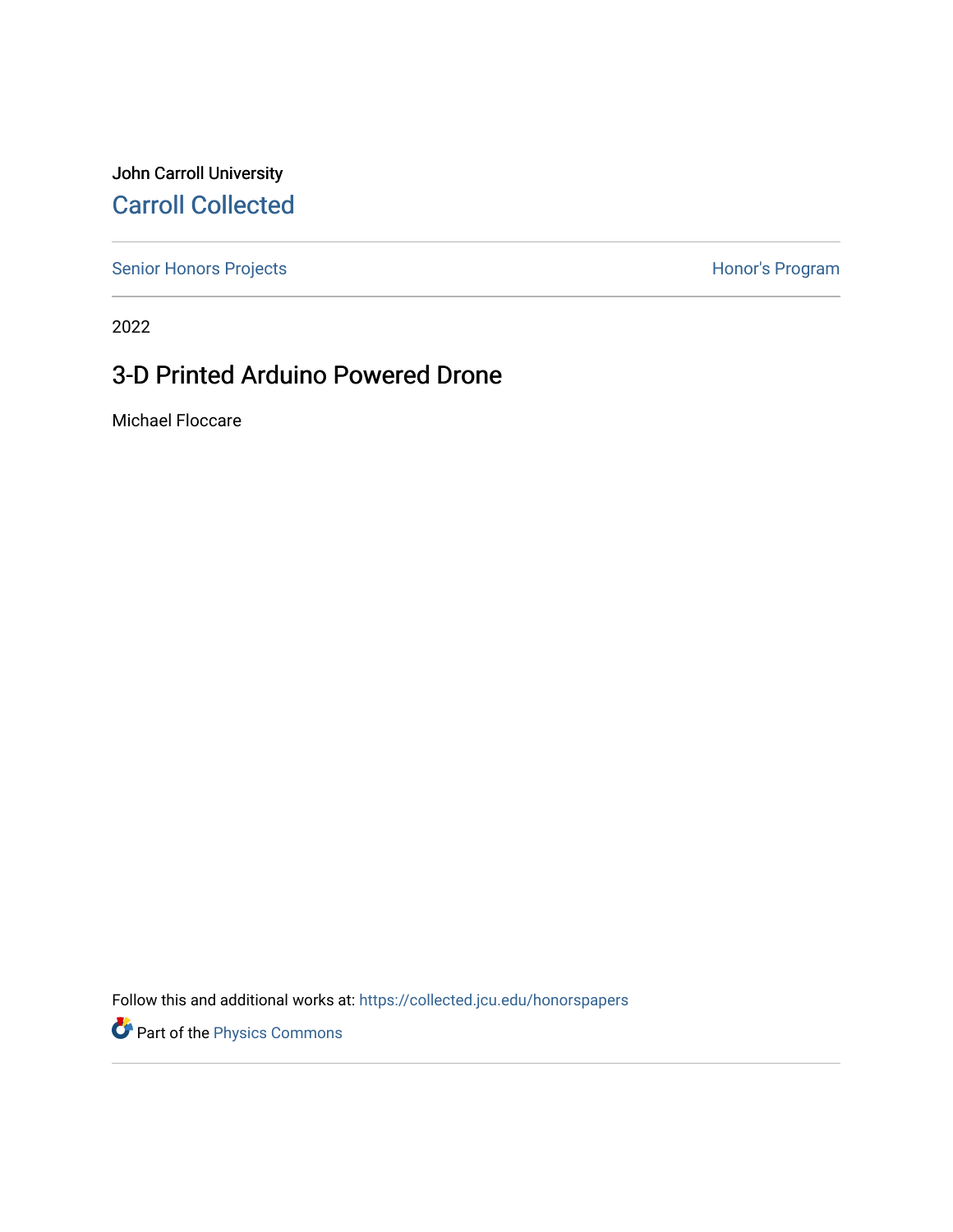# **3-D Printed Arduino Powered Drone**

Michael Floccare

John Carroll University, 1 John Carroll Blvd. University Heights, OH 44118

# **Abstract**

With the 3D technology available today creating something in a lab has never been easier. Using 3D printers, the body of a drone is created and printed using a combination of programs. With a body created using PLA filament the drone is durable and light weight. The drone's flight system and controller are programmed with the built-in software from Arduino. Adding the Arduino nano to the drone body then gives the drone capabilities to fly.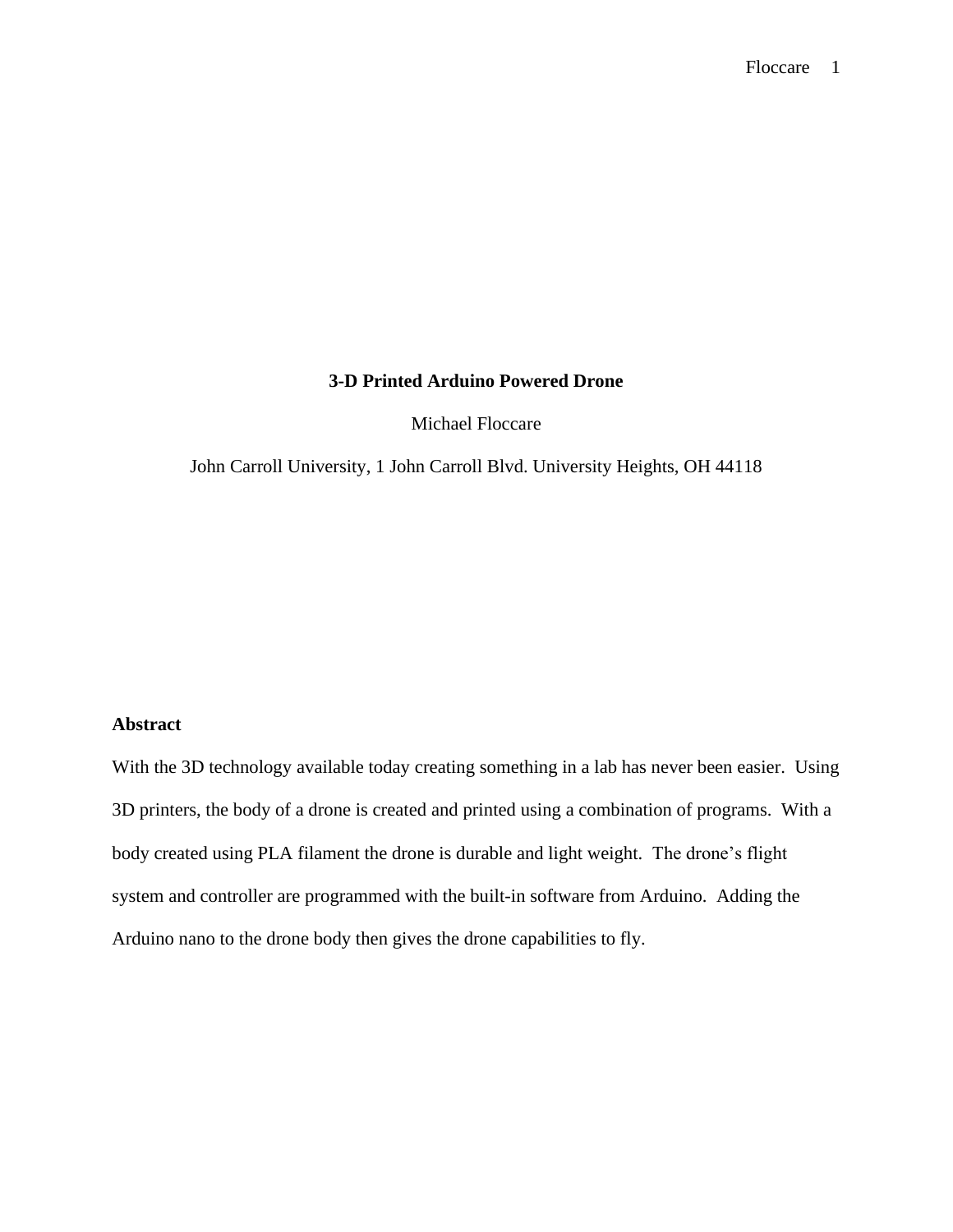## **I. Introduction**

Technological advances over the past decades have given way to a multitude of unmanned arial vehicles (UAV). UAVs are in use in militaries across the world, as planes, rovers, drones, etc. We also see UAVs in civilian life as well. Store bought drones, cars, planes, hovercrafts, etc. are all examples of UAVs. Other options are also available, and for the do-ityourselfer one can build it themselves. Projects by Electronoobs and RClife on YouTube were used as inspiration and guidance for this project.

The most important components of the drone are the electronics. This includes the Arduino and the microprocessor. The Arduino is an open-source electronics platform that can be used as a microcontroller board. Arduino has its own programming language and software (IDE). This can be used alongside a microprocessor unit with sensors to create a program for flight. The sensors that are needed alongside the Arduino are a gyroscope, accelerometer, magnetometer, barometer, and even a GPS. With the use of a radio controller transceiver the drone can be operated remotely through the commands given by the controller.

Another essential component of the drone is the chassis. This can be done by using 3D printers, a relatively new technology that has taken off in recent years. 3D printers have the capabilities of printing plastics, metals, woods, and even concrete. The possibilities for 3D printed objects are limitless. Models can be created in Fusion360 or similar programs which then can be exported to the printer's own modeling program. The two printers that were used are the MakerBot Replicator and Ultimaker S5 Pro. The MakerBot Replicator uses MakerBot print to slice the model and bring the file to life, similarly, Ultimaker Cura is used to bring models to life for the Ultimaker S5 Pro. These programs take your 3D model and slice it into layers that the printer can then print. Additionally, it also calculates the optimal route the extruder will take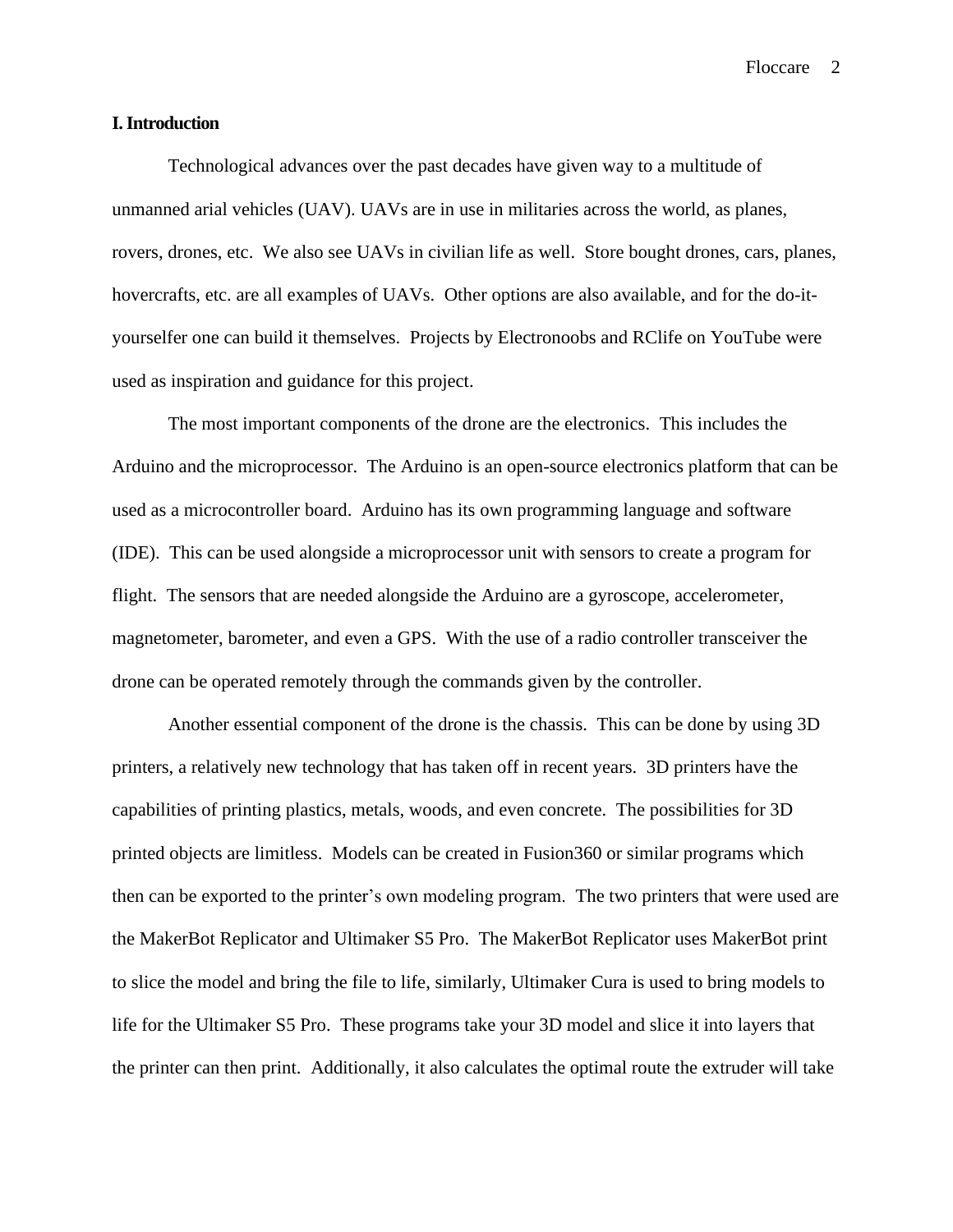for the fastest print time. Other options such as infill percentage, supports, diameter of extruding filament can be altered for each print. Changing the setting for prints generates unique characteristics for all prints.

Here we will describe the construction and programming of the Arduino drone. This project costs less than \$300 in material and parts. The major cost of this project is from the electronics that were unable to be 3D printed. All parts of the chassis, including the arms and propellers were created and printed using a 3D printer. The experimental portion was done by comparing the quality of a print alongside the strength and mass of each part. This was instrumental in optimizing the mass of the drone.

# **II. Theory**

In order to sustain flight in a drone the propellers must spin in different directions. Two propellers must spin clockwise while the other two spin counterclockwise. If the rotors were aligned like a square, the two rotors on the sides would spin counterclockwise, and the rotors on the top and bottom would spin clockwise. A visual representation of this can be seen in figure one. If the propellers rotated all in the same direction the drone would spin like a helicopter without the tail rotor.<sup>1</sup> This creates stability for flight and the ability to adapt during flight. The



*of spin for each rotor. Top left and bottom right are clockwise. Top right and bottom left are counterclockwise. 1*

drone should continuously take measurements from the onboard sensors. These measurements are recorded automatically by a micro processing unit.

The measurements recorded by the sensors adjust the four degrees of freedom. The four degrees of freedom are yaw, roll, pitch, and altitude. Yaw is the rotation of Figure 1: Visual Representation of the direction<br>of snin for each rotor. Top left and bottom right **the drone on a plane perpendicular to that of the drone.**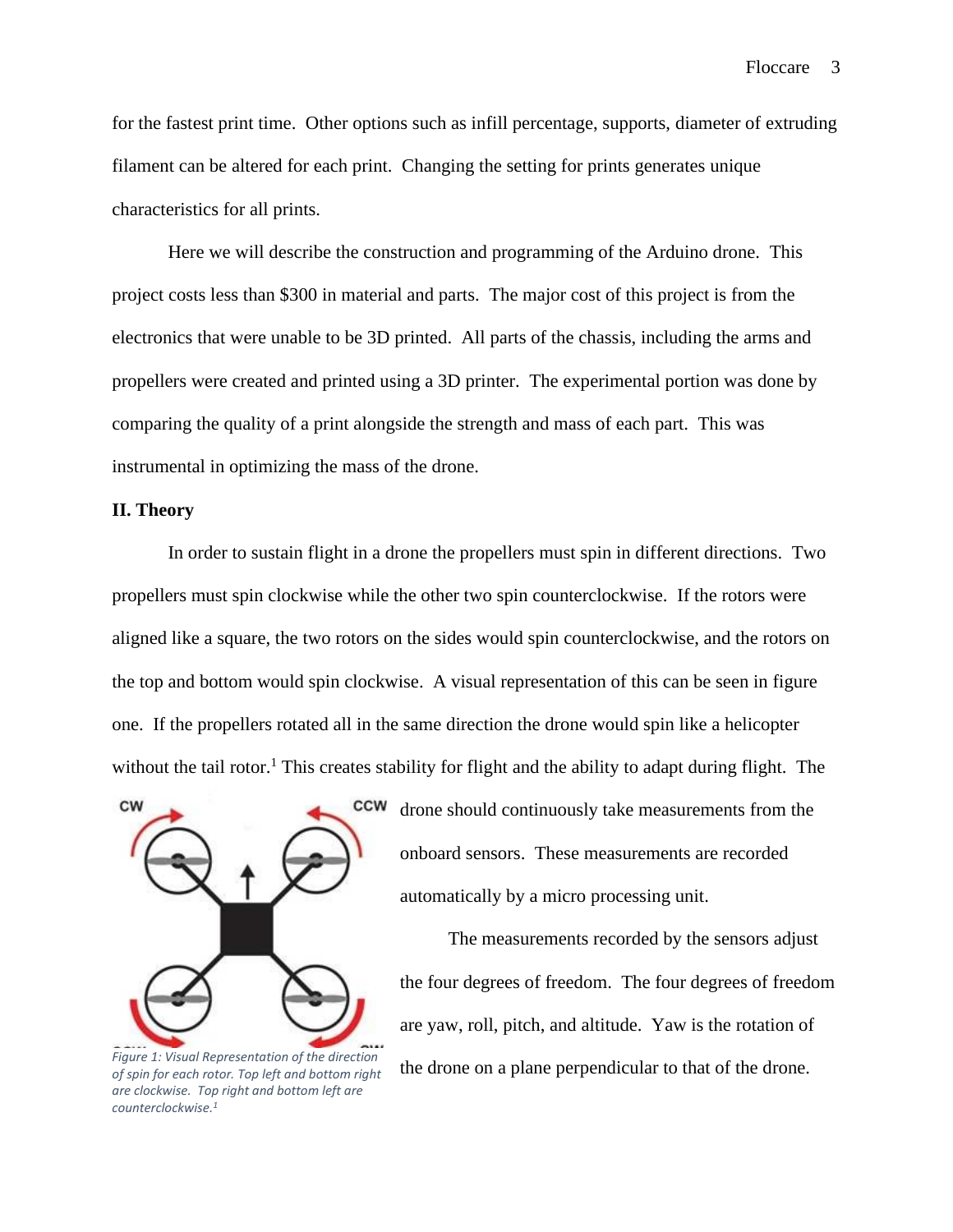Roll is the tilt of the drone left to right, and pitch is the same except it refers to tilting forward or backward.<sup>1</sup> Roll and pitch are accomplished by decreasing the thrust of one rotor and increasing the thrust of the opposite rotor. This causes the drone to tilt, the force vector is split into two components, horizontal and vertical. The split of the force vector causes the drone to move in the direction of rotor with less thrust. If the front rotors had less thrust than the back the drone would tilt forward and then move forward. The tilt caused by this can result in an unstable drone and it to lose altitude. To compensated for this all rotors must increase in thrust to ensure the drone stays in the air<sup>1</sup>. The rotors are controlled by electron speed controller (ESC). The ESC relies on the inputs from the controller to output power to the rotors.<sup>2</sup> The thrust of each rotor is controlled by its own ESC.

The thrust that each rotor receives during flight controls the direction in which the drone moves. The propeller's dimensions directly correlate to the movement of the drone. If a propeller has a 4" pitch the drone will move 4" forward every full rotation. The larger the propeller the more the drone would move every rotation. The downside of this is that the larger the propeller, whether diameter or pitch, the more energy it takes to spin it.<sup>1</sup>

# **III. Experimental**

During this project we looked at multiple variables during printing the infill, the mass, and the strength. All three characteristics were related to one another. The infill percentage of a print is the amount of material that is inside the walls of an object. While 3D printing the extruder creates a grid like pattern inside the object. The lower the percentage the less material is used and the quicker a print is completed. If the infill was 40%, the part was heavier and stronger, if the infill was 20% the part was lighter and more flexible. The infill needs to high enough were it gives enough support, but is not too heavy. By weighing the flexibility factor for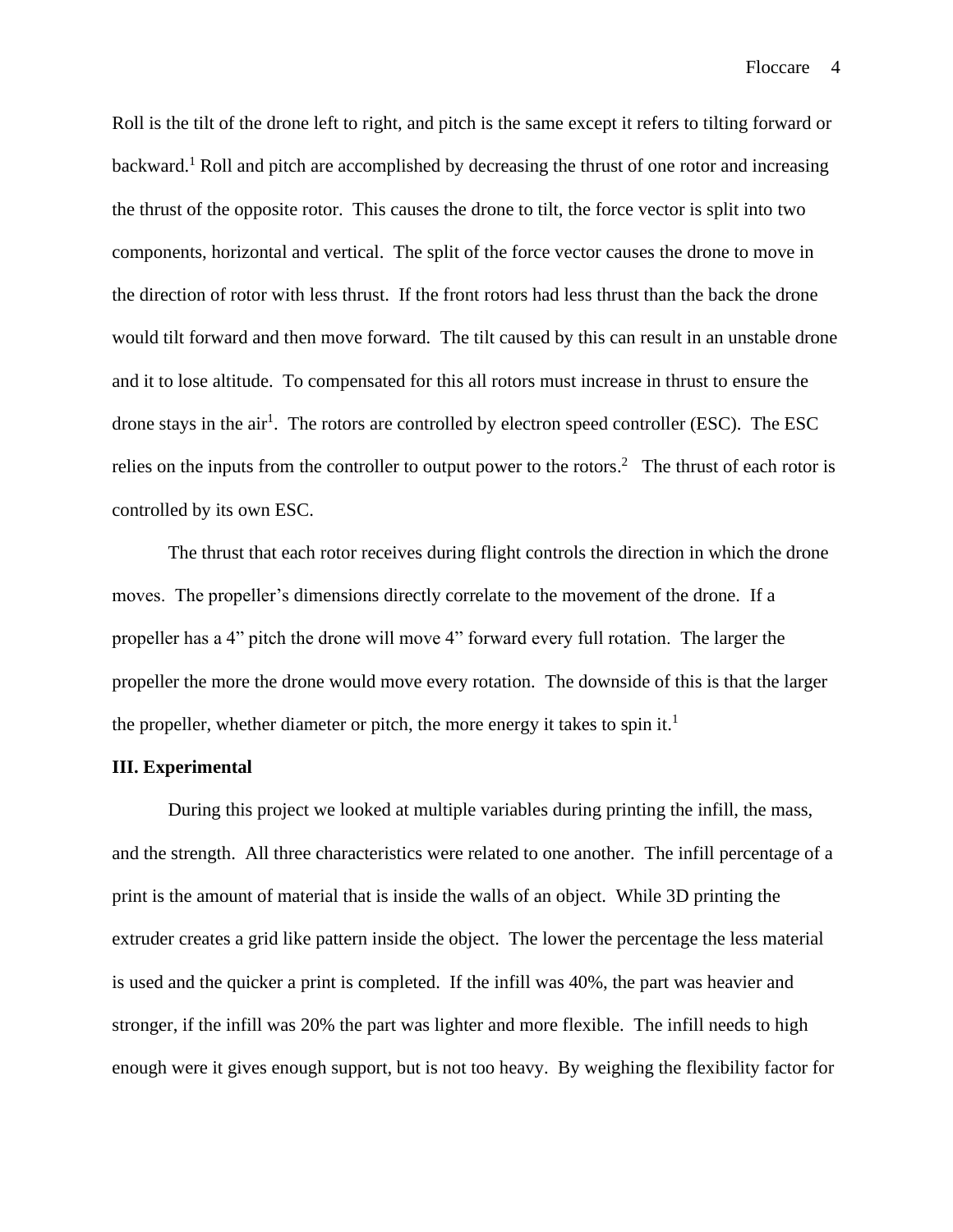each piece, determining infill became easier. This relationship needed to be thought of when printing different aspects of the drone. Another choice that needed to be made was what printer was more beneficial for each part. The MakerBot Replicator printed smaller pieces accurately and faster but a smaller printing area. The Ultimaker S5 Pro printed at a slower rate, had the ability to print two different materials at once, and a large printing area. Ultimately, it was decided that the pieces that were small and could be printed in larger batches would be printed on the MakerBot and the larger pieces would be printed on the Ultimaker. We chose the MakerBot for the smaller pieces as the accuracy of the printing tip resulted in better quality pieces. The ability to print small pieces in a batch was far easier with this printer as the supports were easy to remove and did not alter the individual pieces structural integrity. As for the larger pieces, the Ultimaker had a stronger plastic called tough PLA that it printed with. This gave pieces such as the top and bottom of the chassis a stronger structure to support the battery, arms, and Arduino.

Throughout the printing process the mass of the drone was carefully examined. Each motor has 0.860 kg of thrust, giving the entire drone a maximum weight of 3.440 kg. We also took the average consumer drone weight into consideration, 0.250 to 1.300 kg. The goal mass for the drone was 1 Kg. This was determined by taking the average consumer drone and subtracting weight that comes with components not being utilized in this build such as cameras and an outer shell. With the mass of all the parts in consideration, as seen in table 1, finding areas to take material and mass away was important. To reduce the mass, the first version of the spacers had connecting pieces, the second version we removed all material connecting the spacers. This redesign saved 10g from the overall mass. To be able to have sustained flight time it was important to examine the mass of each part. The parts that were purchased, such as the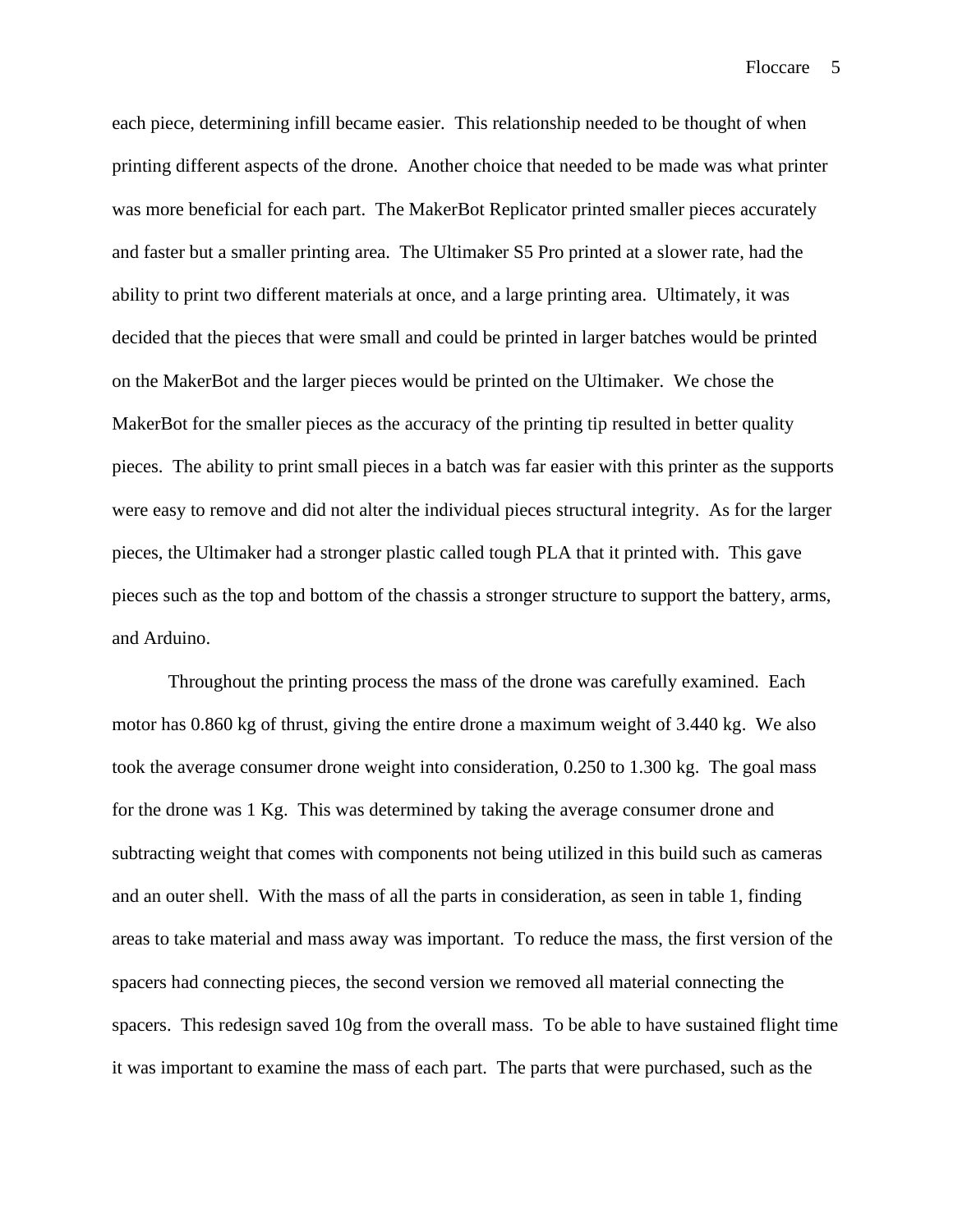| Part                          | <b>Infill</b> | Mass (g) |
|-------------------------------|---------------|----------|
| <b>Top Plate</b>              | 25%           | 22       |
| <b>Bottom Plate</b>           | 40%           | 24       |
| Arms - 4                      | 40%           | 30       |
| Battery - 11.1v LiPo 5200 mAh |               | 300      |
| Motor - 4                     |               | 220      |
| <b>Arduino Nano</b>           |               | 13.61    |
| <b>MPU6050</b>                |               | 18.144   |
| Propellers                    |               |          |
| Spacers V2 - 12               | 10%           | 6        |
| <b>Total Mass</b>             |               | 633.754  |

*Table 1: Infill Percentages and Mass of Each Part of the Drone*

battery and motors, had a strict mass. There is nothing that could be altered to change the mass of these items. The 3D printed parts could differ in mass depending on the infill of the print. The higher the infill is the heavier the piece

will be. Certain pieces can be printed at a lower infill, but others need the support and rigidness that a higher infill provides. The bottom plate for example needs to be printed with 40% infill. This results in a strong base that will not break due to the mass of the parts it holds. Conversely, the top plate could be printed with 25% infill. This produced enough structural strength and flexibility with adding little weight to the overall mass. If the part was printed with a higher infill the weight would have increased substantially. To find the ideal print infill was difficult and took printing the same item two to three times to find what was best for overall build.

With a drone body completed, the flight controller must now be built. The flight controller utilizes the Arduino nano and an MPU6050 to relay inputs from the remote control to the ESCs. The MPU6050 is a micro electro-mechanical system. It acts as a three-axis accelerometer and gyroscope. The MPU6050 measures velocity, orientation, acceleration, and displacement.<sup>3</sup> The combination of the programmed Arduino nano, MPU6050, and the NRF24 receiver let a user input a command using the remote control. Since the MPU6050 and Arduino nano are two separate boards a printed circuit (PCB) was used to solder and connect the proper inputs. This was a tedious task, as every connection needed to be checked with an ohm meter. This ensured that there were no shorts in the circuit.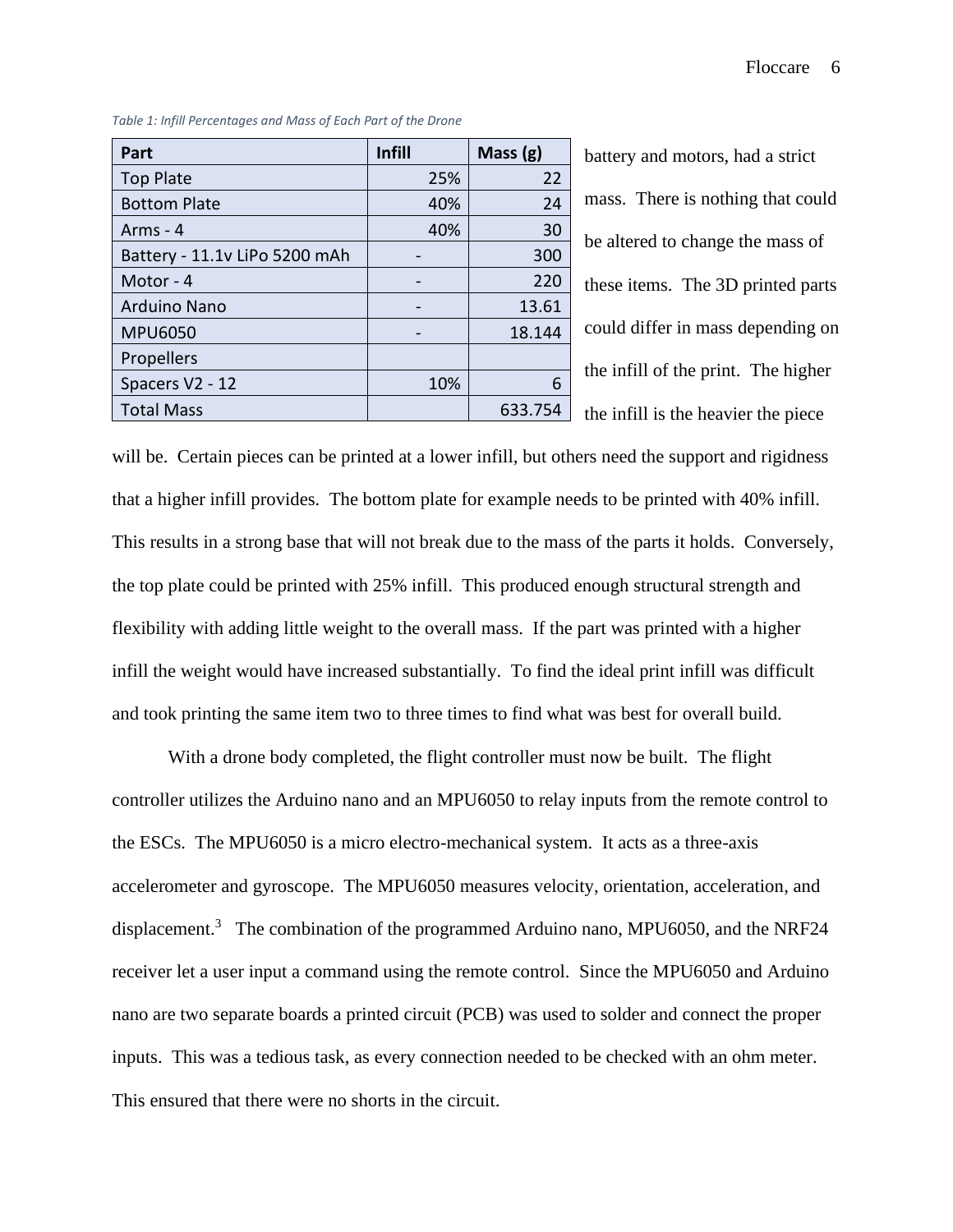The remote control utilizes an Arduino mini and NRF24 transmitter to communicate with the receiver attached to the drone. Similar to the program that is in each of the Arduino nanos, the Arduino mini is uploaded with a controller program. This program is easily customizable to the specifications of the controller. In this case, changes were made to the input in the program to accommodate for the inputs used in the Arduino. The code was then uploaded to the Arduino using a USB cable. The code was written using Arduino's IDE software. This allows users to write their own code and makes the project making process entirely user created. Similar to the flight controller, a two-layer PCB was used to solder all of the components of the controller. This included two potentiometers, four buttons, two switches, Arduino Pro mini, an MPU6050, two two-axis joysticks, and a NRF24 transmitter. Implementing the previous components with a few capacitors and a 3.3v surface mounted voltage regulator the code can be uploaded with a unique transmitter ID. This gives the transmitter a unique code that only the receiver with the same ID will comprehend the commands that it is giving.

The Arduino programs along with the sensors of the MPU6050 calculate and adjust the thrust of each rotor. This creates stable flight and allows the drone to move in a smooth manner. The drone would be very rigid if it could only go up, down, and side to side. With the MPU6050 communicating with the ESC it is possible for the drone to tilt and go around corners easier.

## **IV. Results & Discussion**

Learning how 3D printers work and their capabilities give creating objects infinite possibilities. Creating a drone using a 3D printer was seamless when using .stl files. The files provided by ElectroNoobs aligned with the goal of making a lightweight drone. While printing questions regarding what infill percentage should be used, if supports were needed, and even what printer were asked constantly. These questions proved to be necessary for each piece.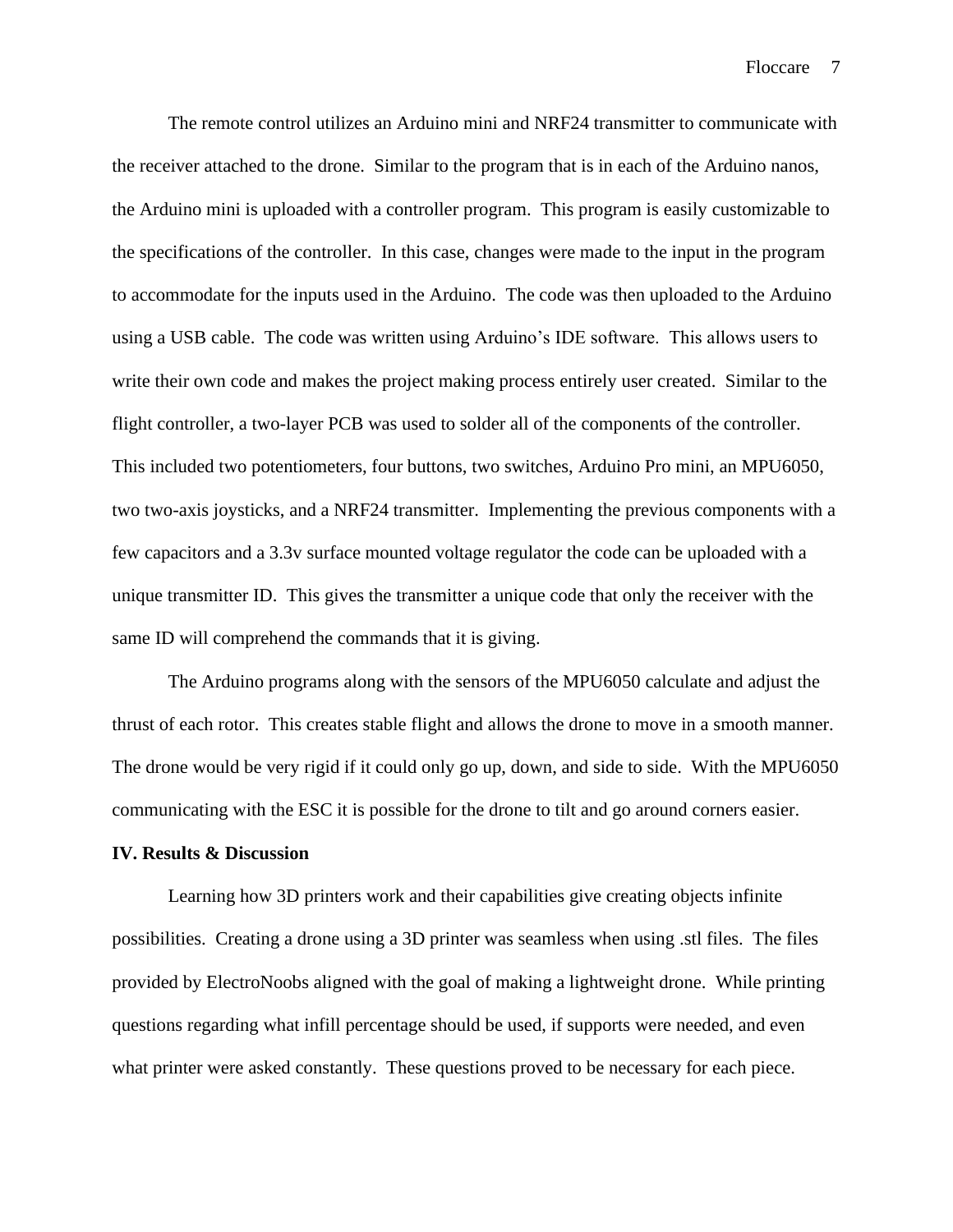Each piece used its own settings for printing because each piece served a unique function. Some of the challenges during printing was keeping the material adhered to the plate. This was difficult on the MakerBot printer as the plate was not heated. If the bottom surface of the print did not stay to the build plate it could cause warping and even complete print failure. This occurred multiple times while printing smaller pieces. The warping rendered certain pieces to be useless by being stuck to the build base. Similar struggles occurred with the Ultimaker, the support feature needed to be used with the second extruder and dissolvable filament. The filaments extrude similar to PLA, but when cooled and introduced to water the filament rubs off quite easily. This process was used to print propellers. However, this was unsuccessful as the printer had trouble using both filaments. This was overcome by using propellers bought from a drone store. These worked much better as they were smooth and uniform.

Soldering small circuits was also difficult and caused many problems. To start, the first Adruino nano board was over heated and was unusable. This was caused by soldering the board onto the pins prior to soldering the circuit on the underside of the board. After finding this issue, the Arduino board was replaced, and each connection was checked with an ohm meter to ensure the circuit was not shorted. Once this issue was resolved, the Arduino code could be uploaded onto the board. This took some tinkering as some of the inputs needed to be assigned. This was something that the youtube videos and tutorial page laid out step by step. The issue beyond this was unforeseen. A set of pins that the ESCs plug into was forgotten in the tutorial, and while plugging the ESCs it shorted the circuit, frying yet another Arduino nano board. This was caused by the positive end of the ESC going directly to the digital PWM inputs.

With all the bad, there was still some good. The controller and receiver worked well with the flight controller. Using a Multiwii program the electronics were able to be tested. Before the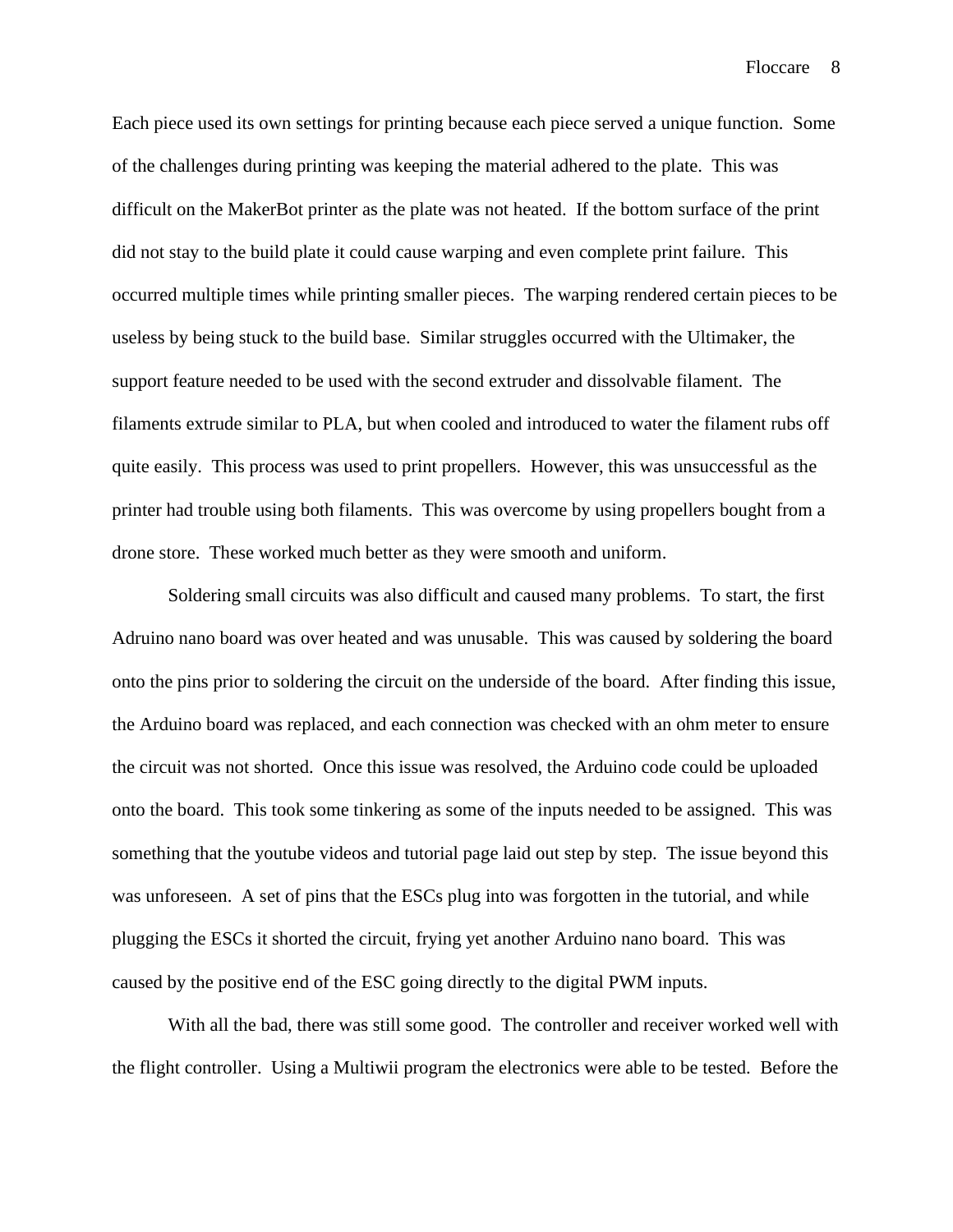second board was shorted and fried there was rotation in each of the motors. This was a sign of progress towards flight.

## **V. Conclusion**

This project was not a total failure. It taught valuable lessons in research, design, and development. Failing multiple times during this project created experiences in troubleshooting. Whether with circuits or 3D printing finding solutions is important to creating a working product. Designing products take multiple attempts. We did not finish this project in one semester, but the steps needed to finish the project are small. First, a new Arduino nano board and MPU6050 wired together to create a new flight controller unit. This will then connect to the receiver which will communicate with the controller. Additionally replacing the 11.1 V – 5200mAh battery with a 1300-1500mAh will reduce even more weight and create longer flight time. With these few adjustments this project will be a complete success. This project taught valuable lessons that will be taken into the field upon graduation. To create a successful product, one must fail first. There can never be perfection after one try, something can always be improved.